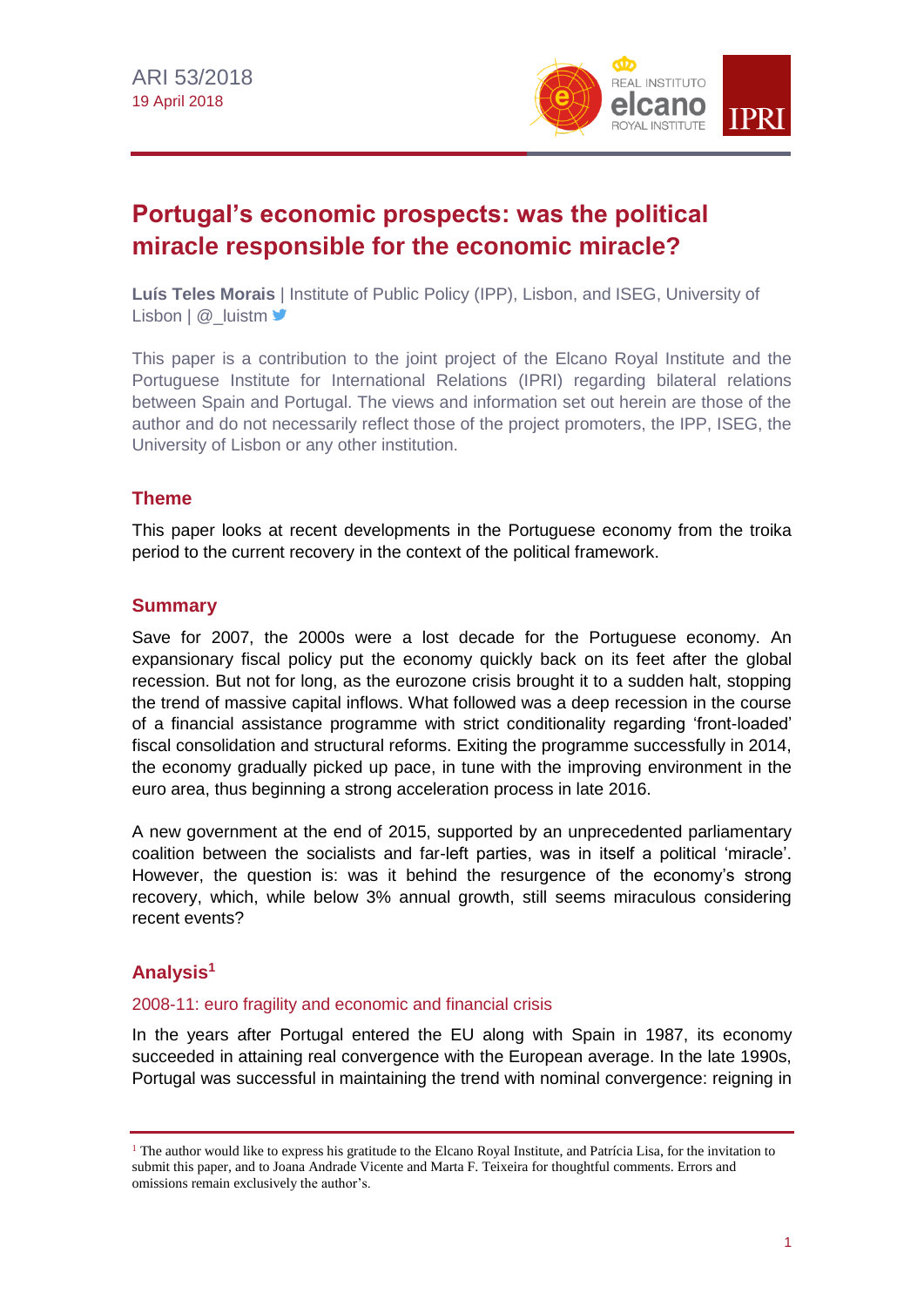inflation and stabilising the exchange rates with its European partners, which was a requisite to stay on board the EMU train –while many other countries effectively cooled down their economic growth to attain these goals–.



**Figure 1. Year-on-year quarterly real GDP growth in Portugal, 2006-17**

Along with the extensive influx of structural and cohesion funds fuelling public investments over the period, this entailed a generalised euphoria with respect to the prospects for European integration and economic growth. It was a period when shopping malls and car imports multiplied, as the Portuguese brought their consumption patterns closer to the European standard, with very specific economic implications. It was expected that the financial integration that would surely accompany monetary integration would bring about increased economic integration, and certainly a continuation of strong economic growth into the 2000s. Many decisions taken at the time were based on these expectations, including policy decisions with respect to public investment and social policy and household decisions regarding increased consumption (and credit). Also, many felt that being in the euro meant the end of fiscal imbalances in relation to the economy's external sustainability: 'Nobody looks at the… external balance of Mississippi or any region of a large currency union'.<sup>3</sup>

#### **Figure 2. Growth in Portugal, 1987-2013**

|                     | Average year-on-year growth rate |           |           |  |
|---------------------|----------------------------------|-----------|-----------|--|
| Portugal            | 1987-2000                        | 2000-2007 | 2000-2013 |  |
| Nominal GDP         | $9.1\%$                          | 4.5%      | 2.5%      |  |
| Real GDP per capita | $4.0\%$                          | $1.0\%$   | 0.2%      |  |

Source: IMF-WEO and the author.

[https://www.bportugal.pt/intervencoes/discurso-de-tomada-de-posse-do-governador-0.](https://www.bportugal.pt/intervencoes/discurso-de-tomada-de-posse-do-governador-0)

Source: ISEG-U.Lisbon (2018)<sup>2</sup> based on Statistics Portugal data.

<sup>2</sup> ISEG-U Lisbon (2018), 'Síntese de Conjuntura', February, mimeo.

<sup>3</sup> V. Constâncio (2000), *Discurso de tomada de posse do Governador*, 23/II/2000,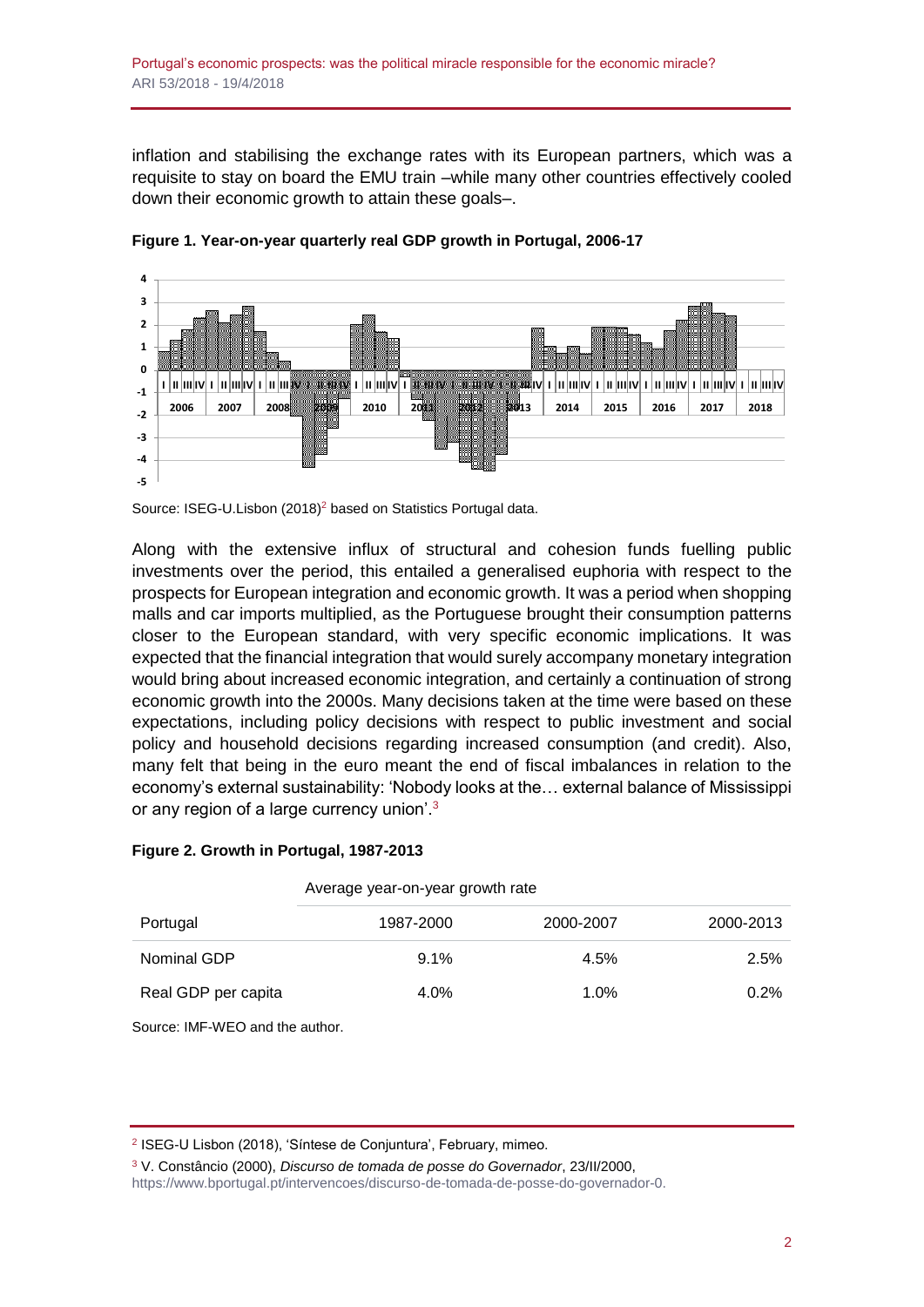Reality, however, turned out differently. The years 2000-07 were a period of complete stagnation that would later, following the Great Recession, degenerate into a deep economic crisis in the midst of the Eurozone sovereign debt crisis. Considering both these periods, the performance of the Portuguese economy between 2000 and 2012 was among the worst on record in an advanced economy, comparing unfavourably with even the worst historical examples of lost decades.

In terms of real per capita GDP, the Portuguese economy grew less than the US in the Great Depression and less than Japan during its own 'lost decade' of 1992-2004.<sup>4</sup> In average terms the Portuguese population was worse off in 2012 than in 2000. Before the sudden stop in 2011, household consumption continued to increase progressively, distorting people's expectations regarding the sustainability of their own consumption patterns.<sup>5</sup>

During this period of stagnation, Portugal accumulated external imbalances, to a large extent funded with external debt, which grew substantially over these years. This amounted to a historically large influx of foreign capital in the country. It must be stressed that the inflows were mostly funded by debt and the counterpart was mostly imports of goods and services. Of these inflows, only a small part came in via foreign investment.

The capital inflow, coupled with an increasingly strong euro, resulted in a strong appreciation of Portugal's real exchange rates and, most significantly, intra-euro real exchange rates. Since a large majority of Portugal's export destinations were within the currency union it became relatively less attractive to sell abroad and the domestic market became more attractive. In an effect similar to that of other euro 'debtor' countries, the Portuguese economy became more 'self-centred': most fresh investment, not to mention portfolio reconfigurations of existing capital, was turned over to non-tradable sectors, namely real estate and construction but also utilities and infrastructure.<sup>6</sup>

In the 2000s there was a period of strong growth in social transfers and public spending levels in other areas remained largely untouched (although taxes gradually grew as some fiscal consolidation took place up to 2007). However, it was not invisible, and nor were its consequences unpredictable.<sup>7</sup>

#### A poor fiscal track record

Since the fall of the dictatorship in 1974, Portugal had never recorded a budget surplus or even a balanced budget. In fact, the deficit figures reported in 2016 and 2017 were both 'democratic' records (recall, also, that in the current context this means significant primary surpluses). This is a singularity in the context of advanced economies. In Europe, only Greece has a similar track record.

<sup>4</sup> R. Reis (2013), 'The Portuguese slump and crash and the euro crisis', *Brookings Papers on Economic Activity*, The Brookings Institution, vol. 46, nr 1, Spring, p. 143-210.

<sup>5</sup> V. Bento (2013), *Euro forte, Euro fraco*, Bnomics, Lisbon.

<sup>6</sup> J.F. Amaral (2013), *Porque devemos sair do Euro*, 1ª edição, Lua de Papel, Lisbon.

<sup>7</sup> O. Blanchard (2007), 'Adjustment within the euro: the difficult case of Portugal', *Portuguese Economic Journal*, vol. 6, nr 1, p. 1–21.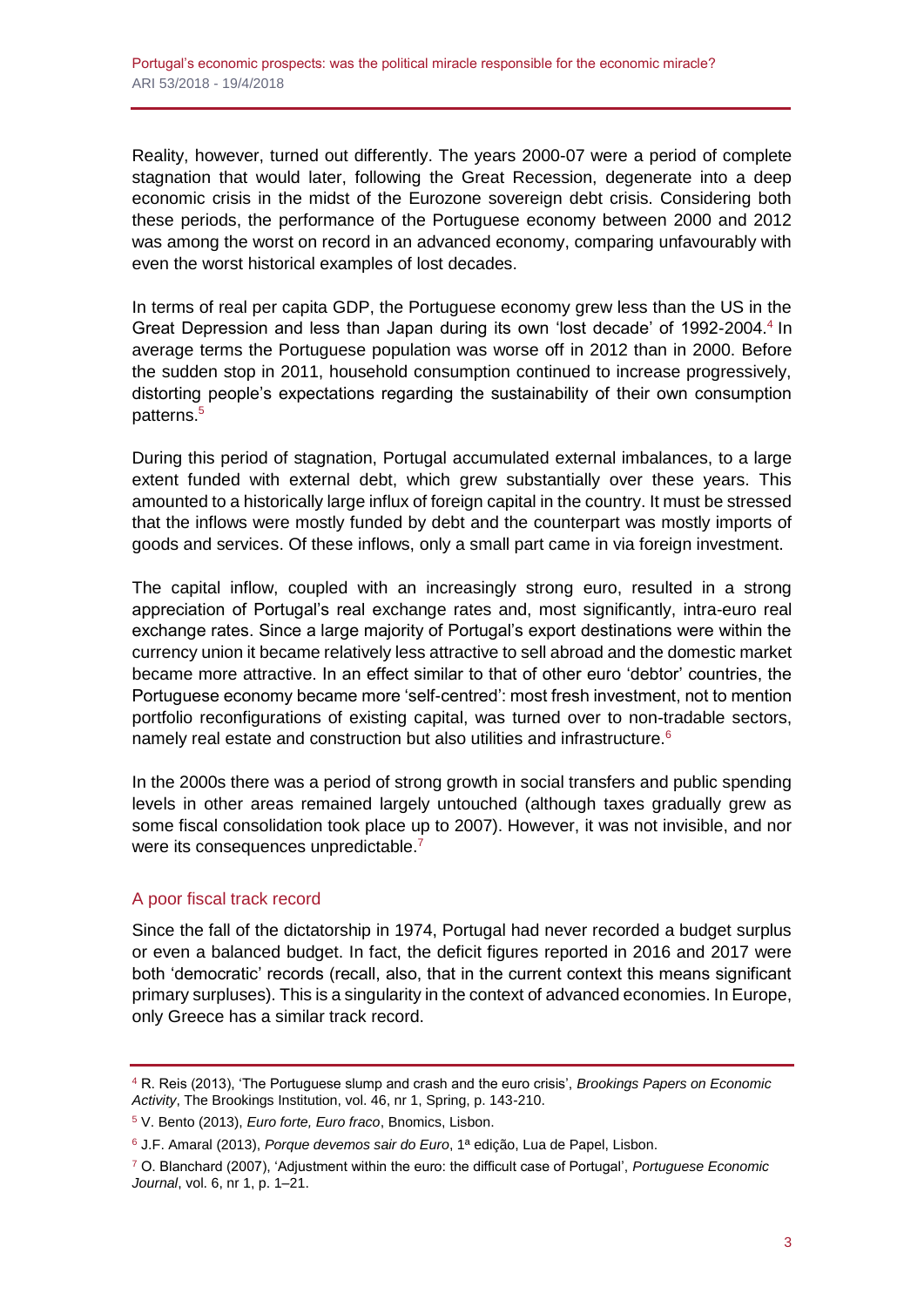Absolutely unique in Europe is the fact that, in that period, Portugal had three external intervention programmes, in 1978, 1983 (both IMF) and 2011 (an IMF-EU-ECB troika). And if in the first case the political and social turmoil pursuant to the 'Carnation Revolution', with a massive inflow of refugees from former colonies and the loss of external assets, and the oil crisis, are major exculpatory factors, the two latter cases, despite many other factors, would not have happened if not for the continued, unruly accumulation of fiscal imbalances.

The structural political meaning is clear: one of the remaining challenges after more than 40 years of democracy was Portugal's ability to generate institutions and incentives that allowed fiscally responsible governance.





Source: adapted from P.T. Pereira, A. Afonso, J.G. Santos & M. Arcanjo (2016), *Economia e Finanças Públicas*, 5th edition, Escolar Editora, Lisbon, based on AMECO data.

#### Portugal, 2011-14: the troika story

'We are not Greece' was the leading message to be read between the lines in the official discourse at the beginning of the troika period. As Greece struggled to lift itself and its economy out of the swamp it had fallen into with the debt cut it imposed on private creditors, Portugal sought to distance itself, try to restore market confidence and thereby re-establish the country's access to the international capital markets. If not always stated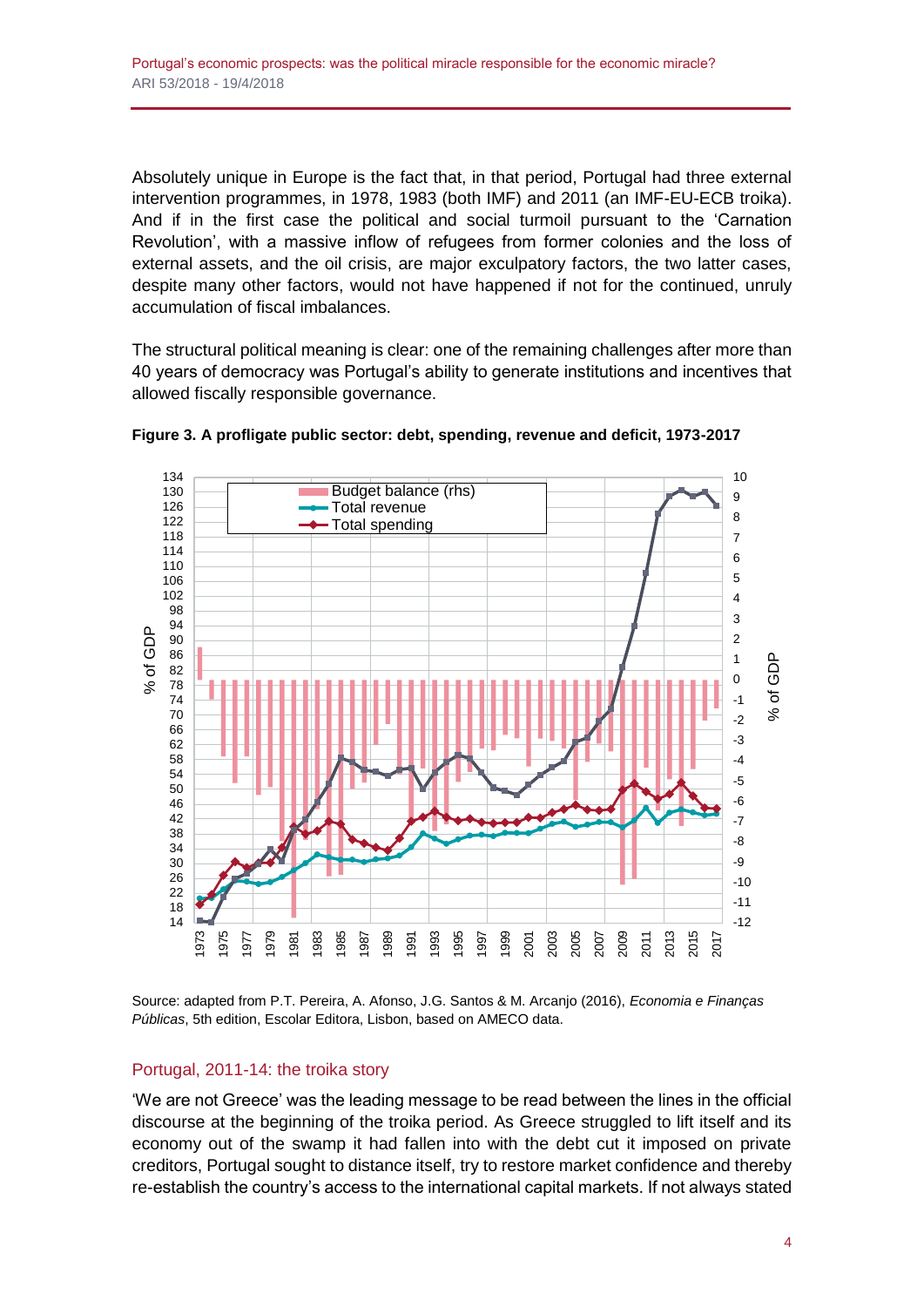in this way at the beginning, this was the main goal of the adjustment programme, and in that respect it was indeed a success. $8$ 

Strong political support, with a majority backing a new government –installed shortly after the beginning of the programme–, and the support of the main opposition party ensured political stability, unlike in Greece.

In that respect, the programme was a success, but respite only truly came from supportive monetary policy. Mario Draghi's 'whatever it takes' speech and ensuing measures help to calm the markets and ensured that a *de facto* lender of last resort backed Portugal's debt, as in the case of other countries under distress.

The external balance was regained, ending an era of high current deficits, but the internal balance was lost with a large spike in unemployment.

The fiscal situation improved as the deficit began to be slowly reduced in 2012, but at a much slower pace than expected. Portugal would only leave the excessive deficit procedure much later, in 2016. It is accepted by the institutions themselves today that the contractionary effects of strong fiscal consolidation measures were underestimated, leading to an inefficient fiscal process, as the same or greater consolidation could have been obtained at a lower cost in terms of unemployment and output.

In the financial sector, the significant imbalances were only partially resolved with a significant legacy of non-performing loans (NPLs) being left for later recognition, and bank restructuring and recapitalisation took place slowly. The troika programme included a €12 billion facility for bank recapitalisation that was only partially used.

The labour market's reaction was severe and worse than expected, hitting a high of 16.4% in 2013, with particularly worrying rises in youth and long-term unemployment. Meanwhile, almost 200,000 people emigrated over the 2011-14 period. Also, as a result, the at-risk-of-poverty rate (with the poverty line anchored in 2008) spiked from 17.9% to 24.2%, meaning that around 2.5 million people (roughly a quarter of the population) were considered poor by 2014.

While a large rise in inequality was avoided, there was a significant impact: though the Gini coefficient did not rise much between 2009 and 2014 (by 0.3 pp to 34.0%), the S90/S10 and S95/S05 ratios, which measure the difference between the top and bottom 10% and 5% (respectively) of the income distribution, grew significantly, from 9.2 to 10.6 in the first case and 14.7 to 18.7 in the second. $9$  The adjustment programme included several measures for social protection and the tax changes introduced in this period were largely progressive (and are considered responsible for the fact that inequality figures

<sup>8</sup> M. Eichenbaum, S. Rebelo & C. Resende (2016), *The Portuguese Crisis and the IMF*, IEO Background Paper BP/16-02/05, Independent Evaluation Office of the International Monetary Fund.

<sup>9</sup> C.F. Rodrigues, R. Figueiras & V. Junqueira (2016), *Desigualdade do rendimento e pobreza em Portugal*, Fundação Francisco Manuel dos Santos.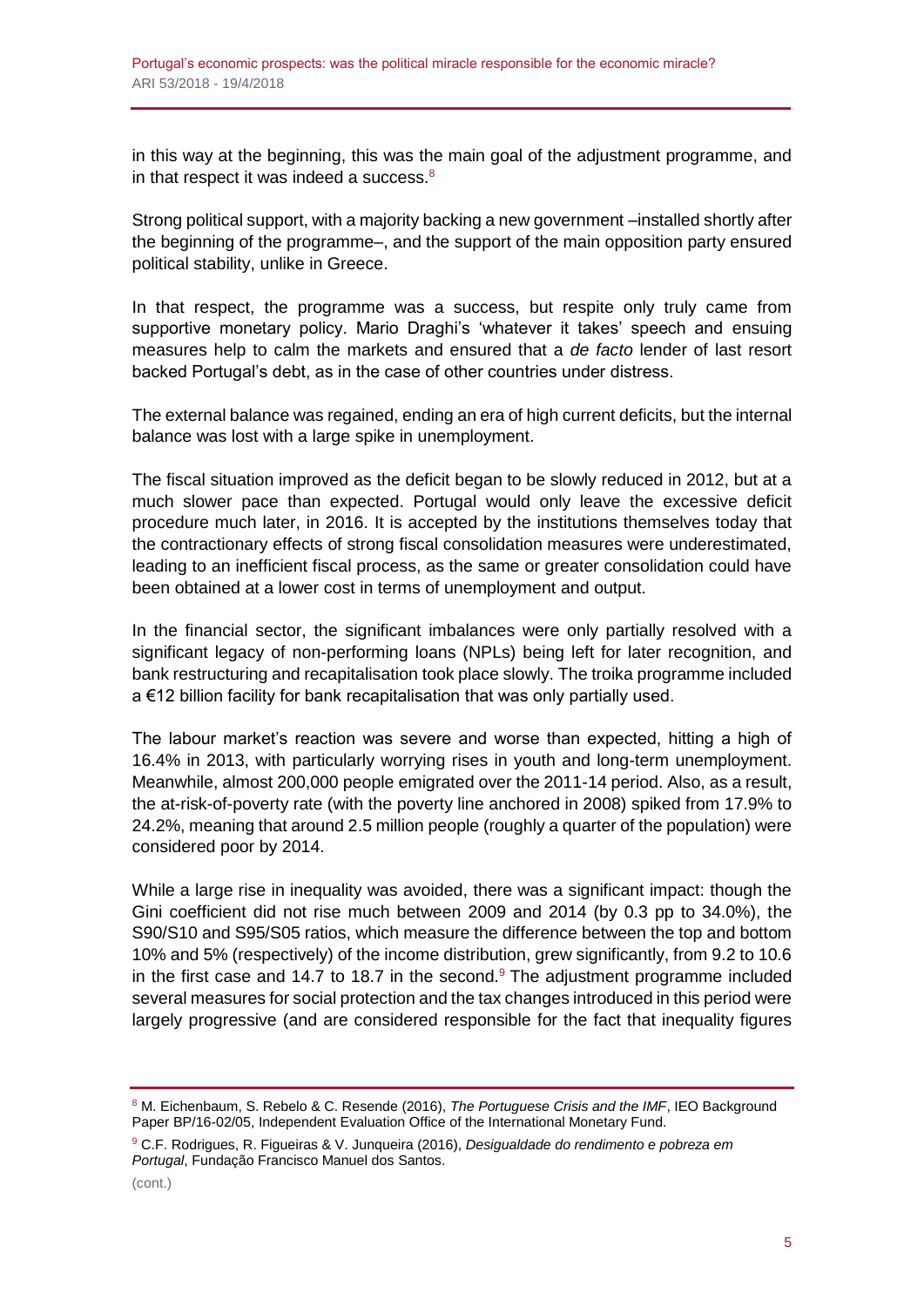did not worsen further). The Commission recognises, however, that the programme did not set specific social goals or include any requirements for monitoring its social impact.<sup>10</sup>

By 2014, however, economic conditions began to improve. The beginning of the use of 'heavy artillery' by the ECB had paid off and following a successful 10-year bond issue in April of that year, the decision was made: Portugal, like Ireland before it, would have a 'clean exit' from the assistance programme.

The budget for the following year, in which general elections were to take place, was much less hawkish than previous ones. It largely followed a no-change position, with a structural adjustment considered optimistic by the European Commission but good enough for approval.

The year 2014, however, still had a few events which prevented Portugal from forgetting the dire straits from which it had emerged. The still prevailing financial uncertainty kept spreads against Germany at high levels. All this occurred at a time when the prevailing idea was that Portugal was 'lucky', with its banks only having minor problems. Public opinion and the view of general observers was brought back to reality when the financial sector was taken by surprise by an earthquake called Espírito Santo.

#### Novo Banco

On a Sunday in August 2014, Banco de Portugal (BdP) announced the *resolution* of BES, which had fallen in disgrace after, a few days earlier, posting a €3.6 billion loss in 2Q14 that wiped out almost all of its capital. The size of the losses consumed the existing capital buffer, leading to a loss of access to central bank money, meaning the bank had effectively failed.

The decision –which had been prepared over the previous days– was to remove BES's sound assets and place them in a 'transition bank' creatively named *Novo Banco* (NB, 'The New Bank'). The decades-old BES was to be liquidated, keeping only those assets deemed 'toxic' in its balance sheet. While the shareholders and some junior bondholders were bailed-in (over a year later, on 1 January 2016, additional more senior bondholders, including many institutional investors, amounting to liabilities worth some €2 billion, were bailed-in as well), depositors and senior bondholders were also safely moved to NB, along with €4.9 billion of public funds.

In theory, taxpayers are not ultimately liable for these funds, since they came from the then new Portuguese Resolution Fund, which is fed by regular contributions made by banks operating in Portugal. However, having been recently created, the fund had almost no assets of its own, so the government financed the operation, expecting to be repaid by the Resolution Fund (using its receipts from financial sector entities). However, the funds accrue, of course, to the stock of public debt and, moreover, were finally considered in the 2014 headline deficit (increasing it by over 3 pp of GDP).

<sup>10</sup> EC (2016), 'Ex post evaluation of the Economic Adjustment Programme. Portugal, 2011-2014', *Institutional Paper*, nr 40.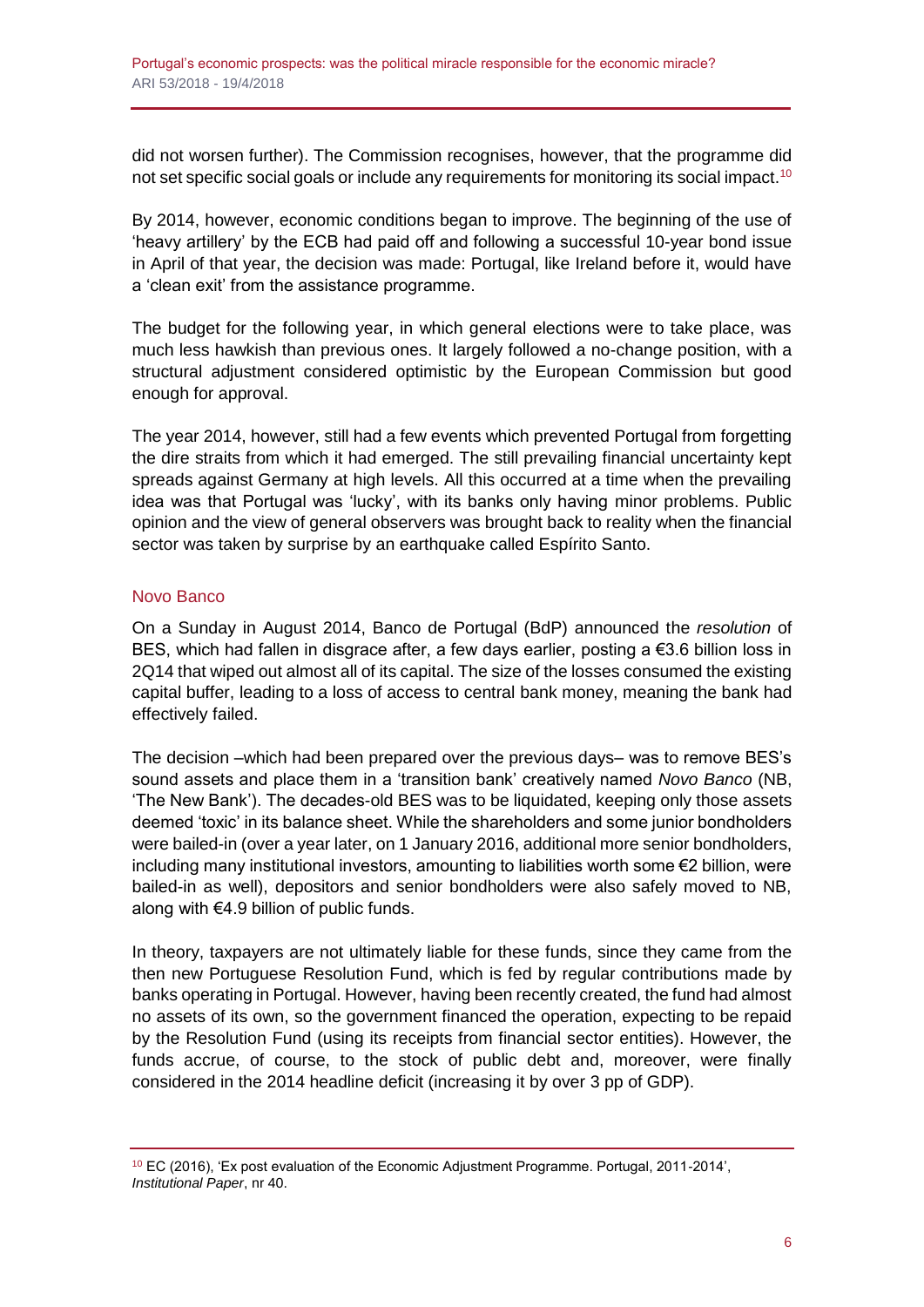## The political miracle

In October 2015, with an already improving economy, the general elections brought along two big surprises. The first was the victory of the right-wing coalition comprising the PSD (Social-Democratic Party) and CDS-PP (Democratic Social Centre), the two EPP member parties who had been in government since 2011, undertaking and exiting the troika adjustment programme, with 37% of the vote. Up to the weeks before the elections, the polls favoured the Socialist Party, which ended up coming in second place, with 32%. However, the two right-wing parties together lost some 10% of the electorate, meaning they no longer had a majority in Parliament.

This led to the second surprise, which was that the Socialist Party reached an agreement with the radical left Communist Party (and its Green Party partner) and the Left Bloc parties, who respectively had 8% and 11% of the vote, to form a parliamentary coalition. The government was to be made up only of Socialists, but the parties established written agreements laying down pre-conditions for the approval of both the government policy statement and the government budget for the following years. Such a configuration was completely novel in the Portuguese political environment (at the parliamentary level, as in local government such arrangements are more common) and entailed tough negotiations from the start, successfully confounding the severe scepticism that this 'solution' faced.<sup>11</sup>





Note: the chart shows the loss in percentage points between the 2011 and 2015 general elections by the 2011-15 government coalition of PSD and CDS (the sum of the results of the two parties in 2011). The figures in brackets in the left-hand column indicate the weight of the segment in the entire electorate.

<sup>11</sup> A.R. Ferreira (2017), *The Portuguese Government Solution*, Report, Foundation for European Progressive Studies.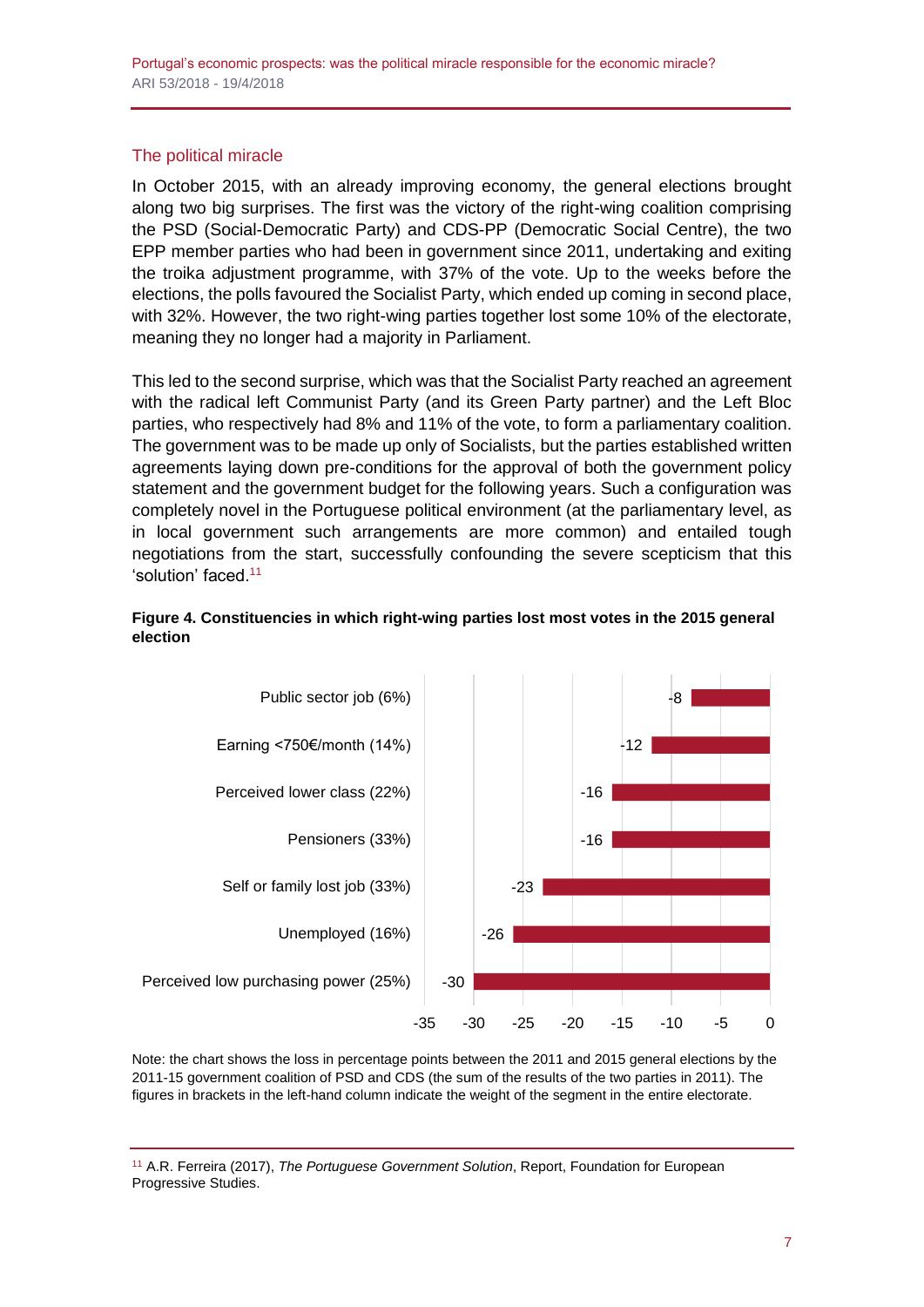Source: P. Magalhães (2016), "A austeridade nas eleições de 2015", Margens de Erro blog, [http://www.pedro-magalhaes.org/a-austeridade-nas-eleicoes-de-2015/.](http://www.pedro-magalhaes.org/a-austeridade-nas-eleicoes-de-2015/)

As shown in Figure 4, post-electoral studies indicate that the evolution of the economy led to a significant loss of support for right-wing parties in groups which perceived they had been particularly affected (and unprotected) by the crisis (the young and unemployed) or targeted by fiscal consolidation measures (pensioners).

While for the Socialists the political incentives were clear, since only by managing to negotiate a deal with the far left could they form a government, for the far left they were less obvious, given their track record of being uncompromising in their lack of willingness to negotiate, let alone support, mainstream parties. But a closer look makes it more understandable: similarly to other modern far-left parties in Europe, the Left Bloc saw benefits in being more moderate on structural issues such as European integration (in 2011 their refusal to even take part in troika meetings led to a complete ballot failure) while remaining true to more dovish positions on fiscal and social matters. As for the hard-line Communist Party, it had a strategic incentive to support the government in order to prevent crucial privatisations that had already begun towards the end of the PSD-CDS era. Namely, in the transport sector, where the labour unions of companies such as the Lisbon transport operators (Carris and Metro) are crucial constituencies for those parties.

## 'Turning the page on austerity'

Back in 2015, when it became clear that a government supported by the far left was to be installed, both analysts and markets became somewhat nervous. As occurred in Greece shortly before, this would mean a swift return to fiscal profligacy and total disrespect for the rules of the Stability and Growth Pact.

The result of this political change was a significant shift in the nature of many fiscal and social policy measures. 'Turning the page on austerity' was the motto: raising the minimum wage and pensions, reverting 'cuts' to public-sector wages and bringing back some social support programmes, but not lowering taxes or social contributions, and keeping intermediate consumption and public investment under very tight control and limitations. However, the 'page' was not really turned in terms of overall fiscal strategy and outlook. In fact, the restrictiveness of fiscal policy did not change visibly compared to what had been seen at the end of the previous government term.

This is all the more interesting as, even before any negotiations had started with the far left, the original Socialist Party platform was accompanied by detailed simulations, which advocated a trajectory for the headline deficit that was significantly more lax than that proposed by the PSD-CDS coalition (the official Stability Programme 2015-19 was considered in the public discourse to represent their view of fiscal developments).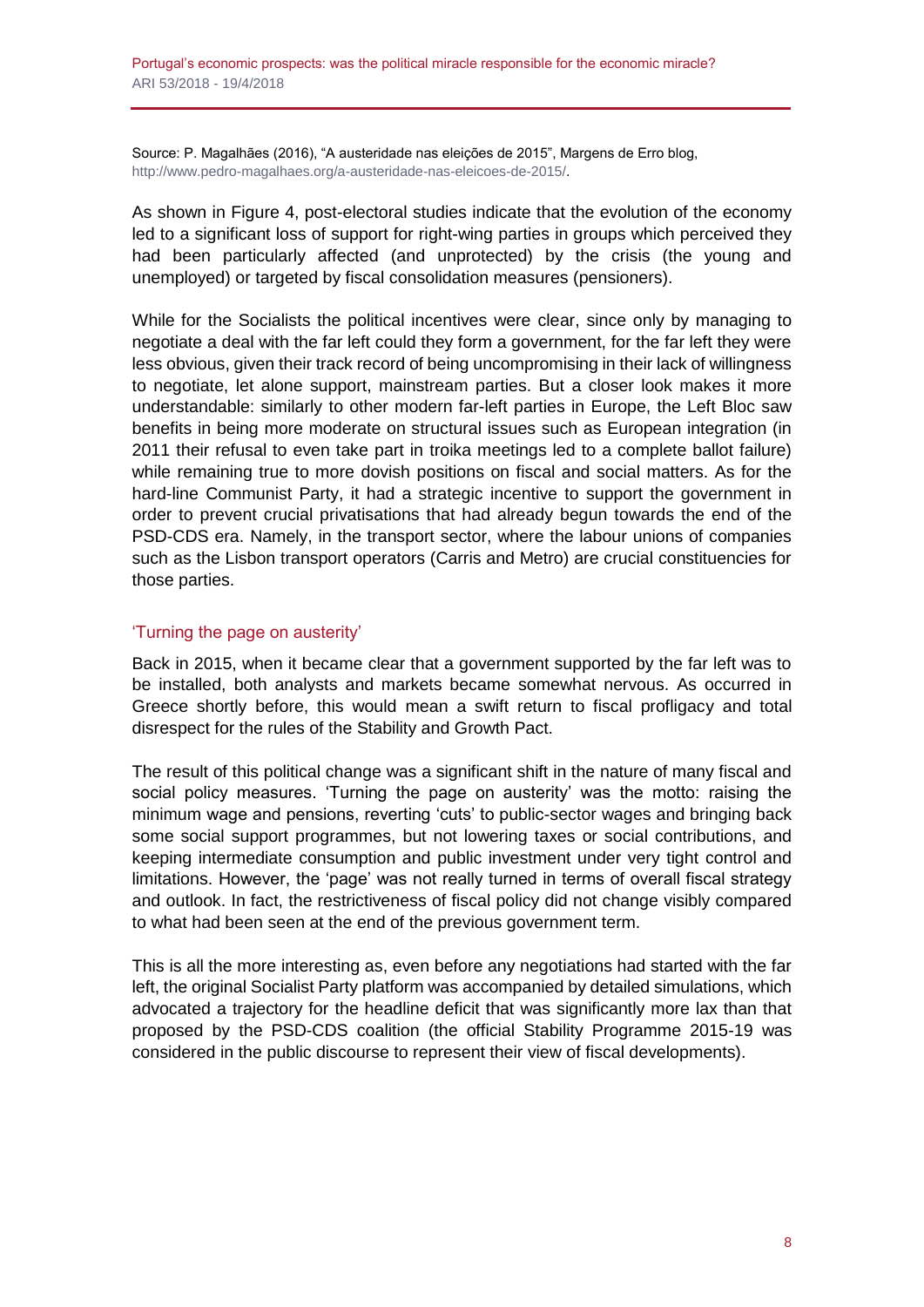

**Figure 5. Budget balance forecasts, 2015-19**

Source: AMECO, Portuguese MoF, Socialist Party.

At the time, the Socialists advocated headline budget balance figures which should be 1-1.5 pp above the PSD-CDS's Stability Programme. In reality, however, the deficit was much smaller in the last few years, closely following the path foreseen in the latter document. This deficit reduction of course benefited from several unexpected effects: economic tailwinds, especially in 2017-18, when growth surprised most observers; in 2016 a special tax-break programme for repayment of overdue taxes that offset an €800 million shortfall in tax revenues (CFP, 2017); and lower costs throughout the period with lower interest on public debt than expected.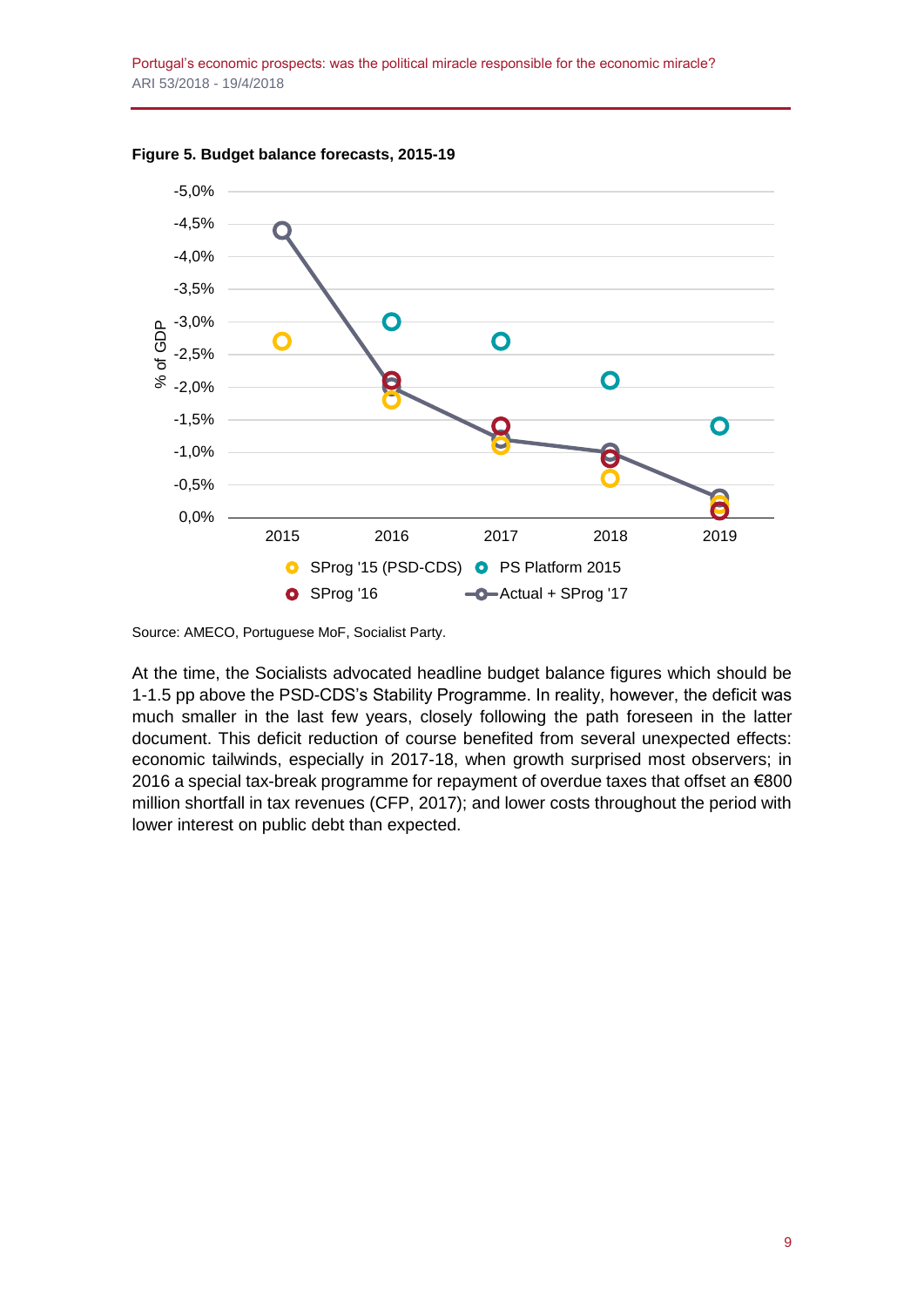Portugal's economic prospects: was the political miracle responsible for the economic miracle? ARI 53/2018 - 19/4/2018



**Figure 6. Primary balance forecasts, 2015-19**

Source: AMECO, Portuguese MoF, Socialist Party.

However, the interpretation changes somewhat, though not completely, when looking at the primary balance, a slightly better measure of the fiscal consolidation effort undertaken by the economy.<sup>12</sup> When comparing the initial prediction of the Socialists with the Stability Programme they themselves presented less than a year later, a certain conformation to a stricter budgetary path is still apparent (it converges with the 'rightwing' proposal of 2015). However, in reality things were quite different, especially in 2017 and 2018.

After some reduction in 2016 (without accounting for the Banif bank recapitalisation, the primary balance in 2015 would have been 1.4 pp higher), the consolidation in terms of the primary balance was slow in 2017 and is set to be practically nil in 2018, according to the 2018 budget accounts. In 2019 the 2017 Stability Programme projected a primary balance of 3.6% of GDP (that will, despite all the tailwind, likely be too ambitious a reduction.

 $12$  The primary balance is obtained by discounting spending relative to interest on public debt from the expenditure side. Ideally, we would look at the *structural* primary balance, which corrects the balance from cyclical effects and is the most appropriate measure of the fiscal consolidation effort. However, (1) there are significant theoretical and empirical issues pertaining to the estimation of the output gap and of structural expenditures, which are necessary to compute structural fiscal indicators; and (2) the Socialist Party platform did not provide such figures, preventing the comparison we want to draw here.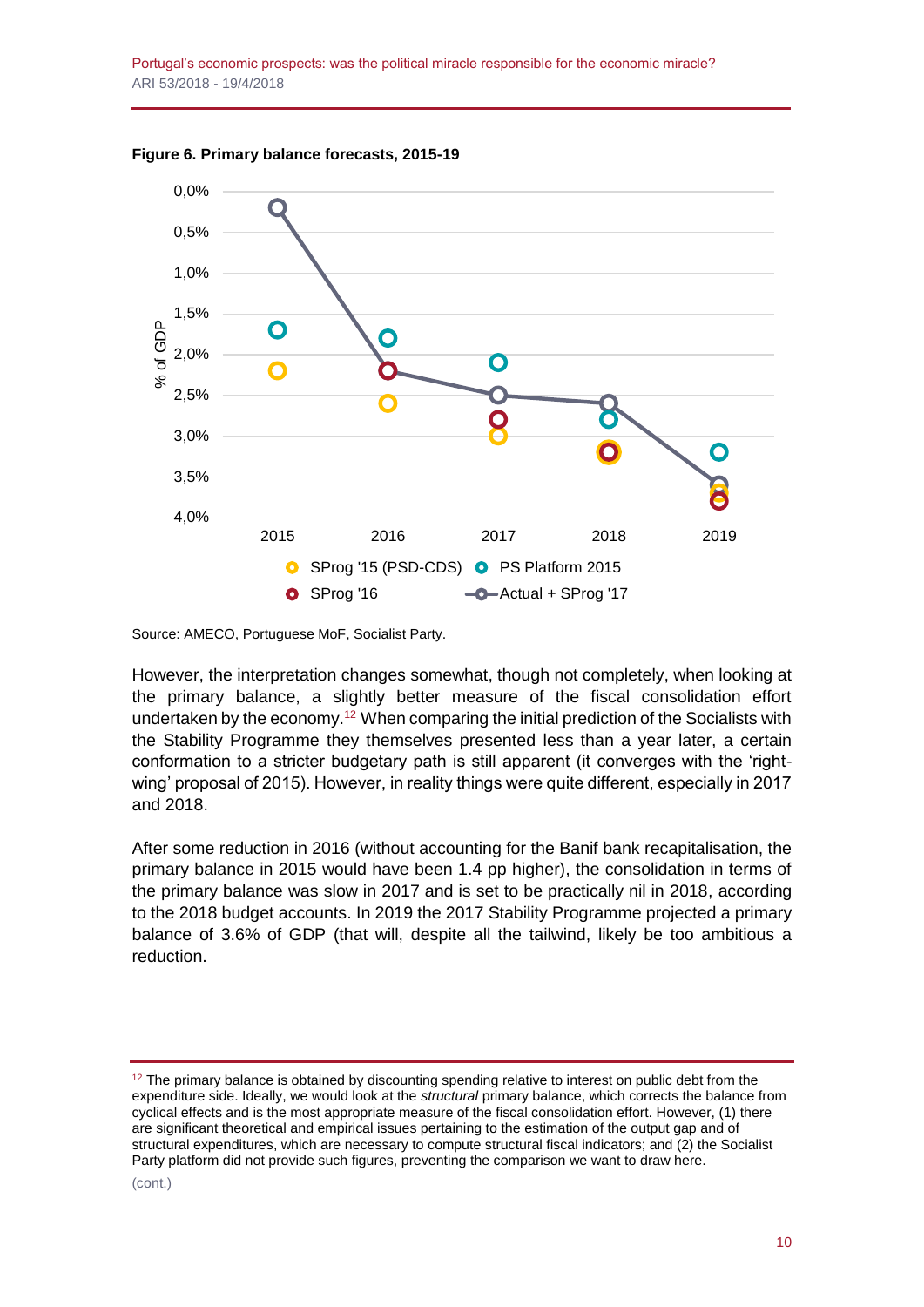In sum, the 'page' was visibly 'turned' in 2017/18 with the surprisingly high output figures and when fiscal consolidation has become marginal. The European Commission<sup>13</sup> argues that the structural fiscal position is now worsening, since it forecasts a deterioration of the structural primary balance for 2017 and 2018, as opposed to the government's estimates. However, this is mainly due to a different estimate of the output gap –Commission services believe the current economic growth level in Portugal is well above potential growth–. In any case, this is by no measure a return to fiscal profligacy, and certainly not such that an expansionary fiscal stance could be driving the current recovery.

#### A closer look at the recovery

In 2014 Portugal left the recession behind and started a significant recovery in 2015. That year's surge was followed by a slight deceleration in 2016 (as the strong importbased demand growth in 2015 subsided), but since mid-2016 the pace became greater, culminating in a surprising 2.7% growth in 2017, which will be followed, according to the latest IMF forecasts (IMF, 2018), by 2.2% and 1.8% in the following two years.

#### **Figure 7. GDP growth in Portugal, 2014-17 (%)**

| Yearly growth rate | 2014 | 2015 | 2016 | 2017 |
|--------------------|------|------|------|------|
| Domestic demand    | 2.2  | 2.7  | 1.6  | 2.8  |
| Exports            | 4.3  | 6.1  | 4.4  | 7.9  |
| Imports            | 7.8  | 8.5  | 4.2  | 7.9  |
| <b>Real GDP</b>    | 0.9  | 1.8  | 1.6  | 2.7  |

Source: Statistics Portugal.

If we take recent history into account, the recovery has been encouraging. But it is not enough to ensure real convergence. The low point reached by Portugal's real GDP in 2013, while 'only' an 8% drop from 2008, was enough to bring the indicator almost to its 2000 value, such was the stagnation in the preceding decade.

The growth of the past couple of years, and forecast for the next, is more or less on par with that of Germany (which determines to a significant extent that of the euro area), below what Spain posted and far below the pace of Slovakia, an example at the other end of Europe, of a similarly-sized economy. On the other hand, Portugal is now in a better shape than Italy or Greece.

<sup>13</sup> European Commission (2017), 'Post-Programme Surveillance Report – Autumn 2017', *Institutional Paper*, nr 70.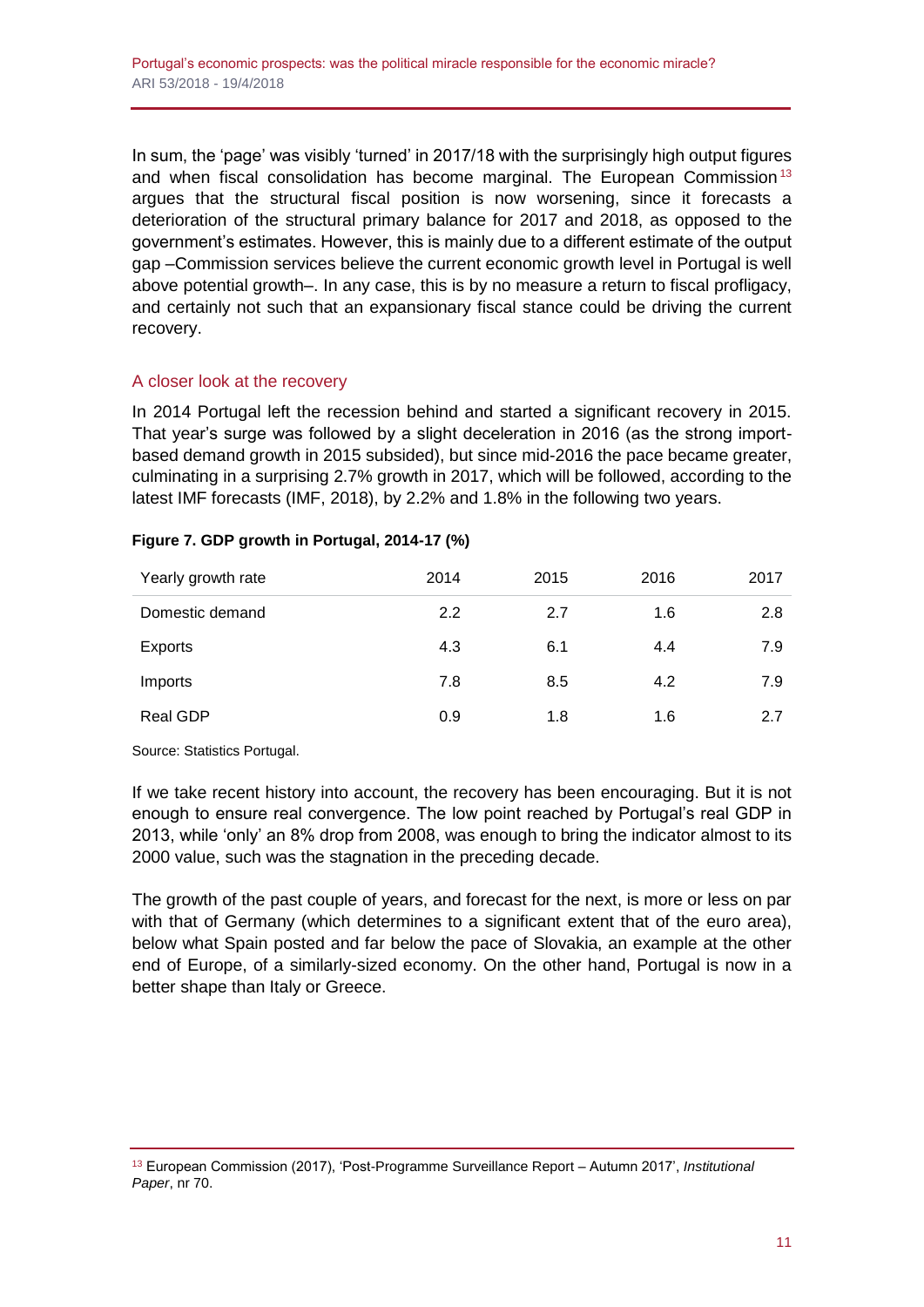Portugal's economic prospects: was the political miracle responsible for the economic miracle? ARI 53/2018 - 19/4/2018



**Figure 8. Real GDP in the euro area, 2008-19 (2008 = 100)**

Source: Eurostat and the author.

Contrary to what had happened in the earlier stages of the recovery in Portugal, the current growth process is not contributing to any worsening of the external position. Ideally, exports should grow faster than imports, but at least the strong growth in exports in 2016 and 2017 was not surpassed by imports, unlike the two previous years (which saw a strong rise in private spending in durable consumption, possibly from delayed purchases).

| Figure 9. Domestic demand in Portugal, 2014-17 (%) |  |  |  |
|----------------------------------------------------|--|--|--|
|----------------------------------------------------|--|--|--|

| Yearly growth rate      | 2014   | 2015 | 2016 | 2017 |
|-------------------------|--------|------|------|------|
| Domestic demand         | 2.2    | 2.7  | 1.6  | 2.8  |
| Final consumption       |        |      |      |      |
| Households              | 2.3    | 2.3  | 2.1  | 2.2  |
| General government      | $-0.5$ | 1.3  | 0.6  | 0.1  |
| Gross capital formation | 5.1    | 6.4  | 0.8  | 8.4  |
| $\sim$<br>_______       |        |      |      |      |

Source: Statistics Portugal.

Importantly, however, the evolution of domestic demand conceals the fact that investment has recorded strong growth, much larger than consumption, in a pattern that is strikingly different from that which was seen in previous recent recovery stints in Portugal. This investment is mostly in construction, although, despite an increase in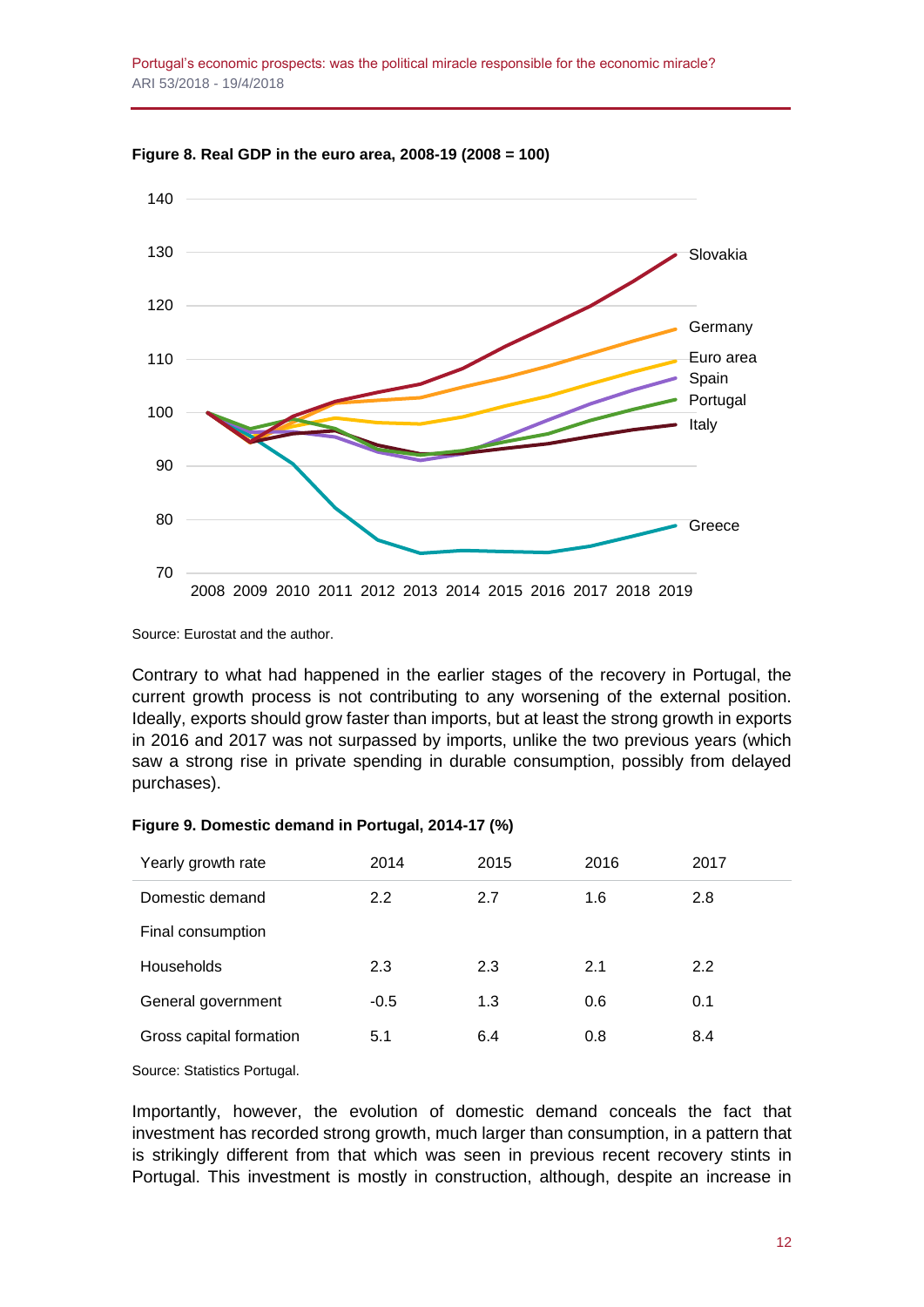lending to households for real-estate purposes, a large share of the construction surge is foreign investment and a marked rise in housing prices seems to be fuelled by that investment rather than overheated lending  $(EC, 2017b)$ ;  $^{14}$  IMF, 2018). Significantly, Figure 9 above shows that the contribution of government spending to the growth in domestic demand has been very small.





Source: Portuguese MoF, Eurostat, European Commission.

In the current recovery process, the labour market has shown very positive developments. Unemployment rate projections have been constantly beaten since 2014, meaning that the current dynamics of the labour market caught most observers by surprise. Note in Figure 10 above that in the Stability Programme 2014 the government (and the institutions) at the time expected that unemployment would still be above 13% in 2018, when in fact it fell to almost 8%.

The effectiveness of labour market reforms in the adjustment programme partly explains this trend<sup>15</sup> and the surprising growth in the relatively labour-intensive tourism sector (hotels and restaurants) also accounts for a significant part of these results.

<sup>14</sup> EC (2017b), *Winter Forecast.*

<sup>15</sup> OECD (2017). *Employment Outlook 2017*, June.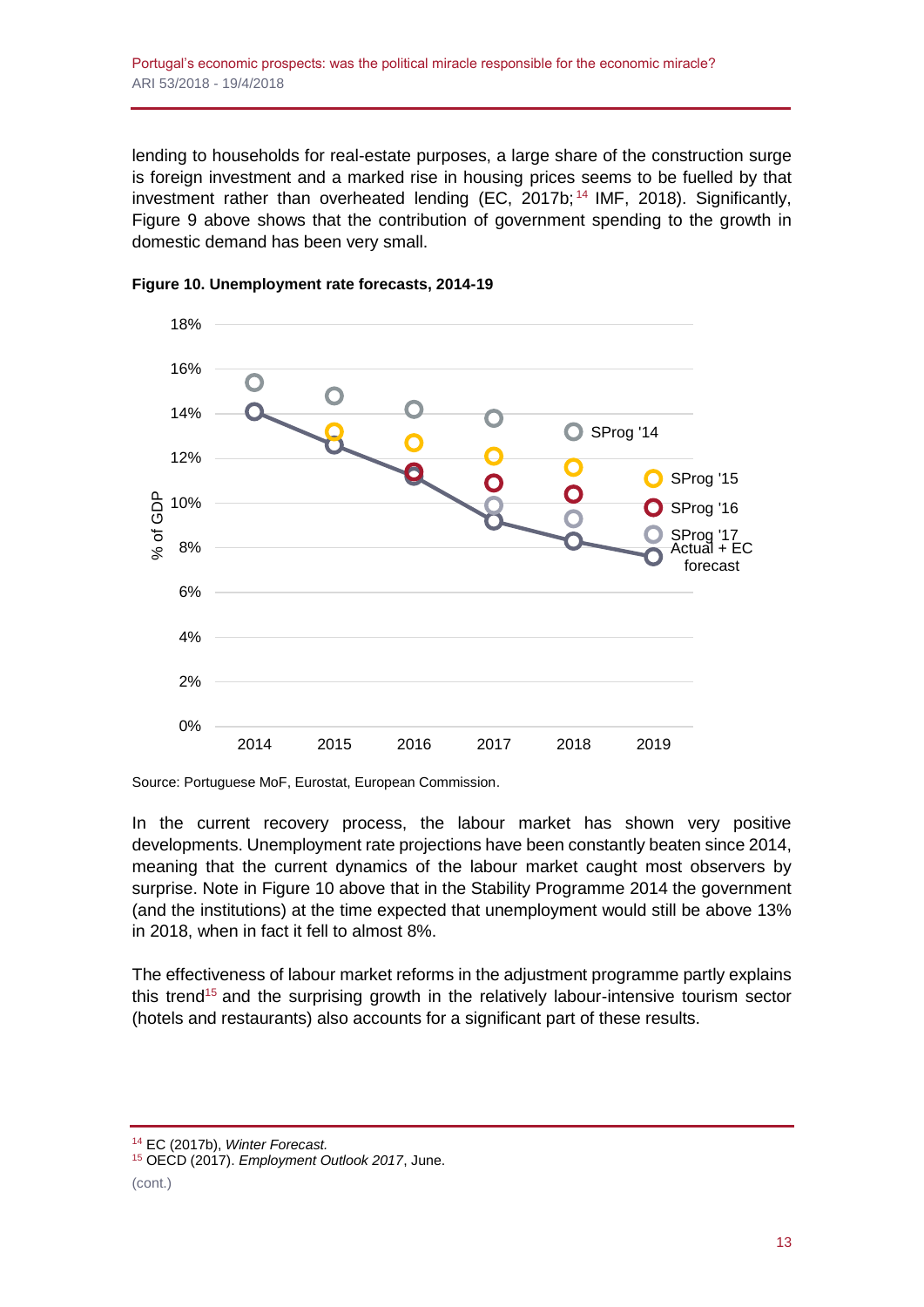#### Challenges remain

The very positive labour market developments are, however, somewhat misleading in the sense that their resilience may be questioned, as the jobs created are to a significant extent short-term, low-skilled and low-pay.<sup>16</sup>

This relates to one significant shortcoming of the current recovery: the strong dependence on a tourism boost of historic proportions. Hotel revenues and overnight stays are almost doubling the figures recorded during the crisis (see Figure 11). This is a welcome boost but the dependence and shifting of resources to this sector is a potential risk that makes the recovery more fragile. Basing the reduction of the labour slack on these jobs might in itself prevent the development of skills and training in more technology-intensive, higher-skilled work that the Portuguese economy should aim to include to a greater extent.





Source: IMF (2018), Country Report, nr 18/52.

The dependence on tourism poses significant risks for the near term. As in Spain's case, the significant external demand shock in these sectors is due to geopolitical and security reasons that led to alternative destinations from North Africa. For example, the British Foreign Office lifted its ban on travel to Tunisia in 2017, which will certainly reduce the pace of growth in tourism coming from the UK, the country sending most visitors to Portugal in 2017 (according to Bank of Portugal data)

<sup>16</sup> Observatório sobre Crises e Alternativas (OCA) (2018), *Retoma económica: o lastro chamado precariedade*, Barómetro das Crises, nr 18, Centro de Estudos Sociais da Universidade de Coimbra.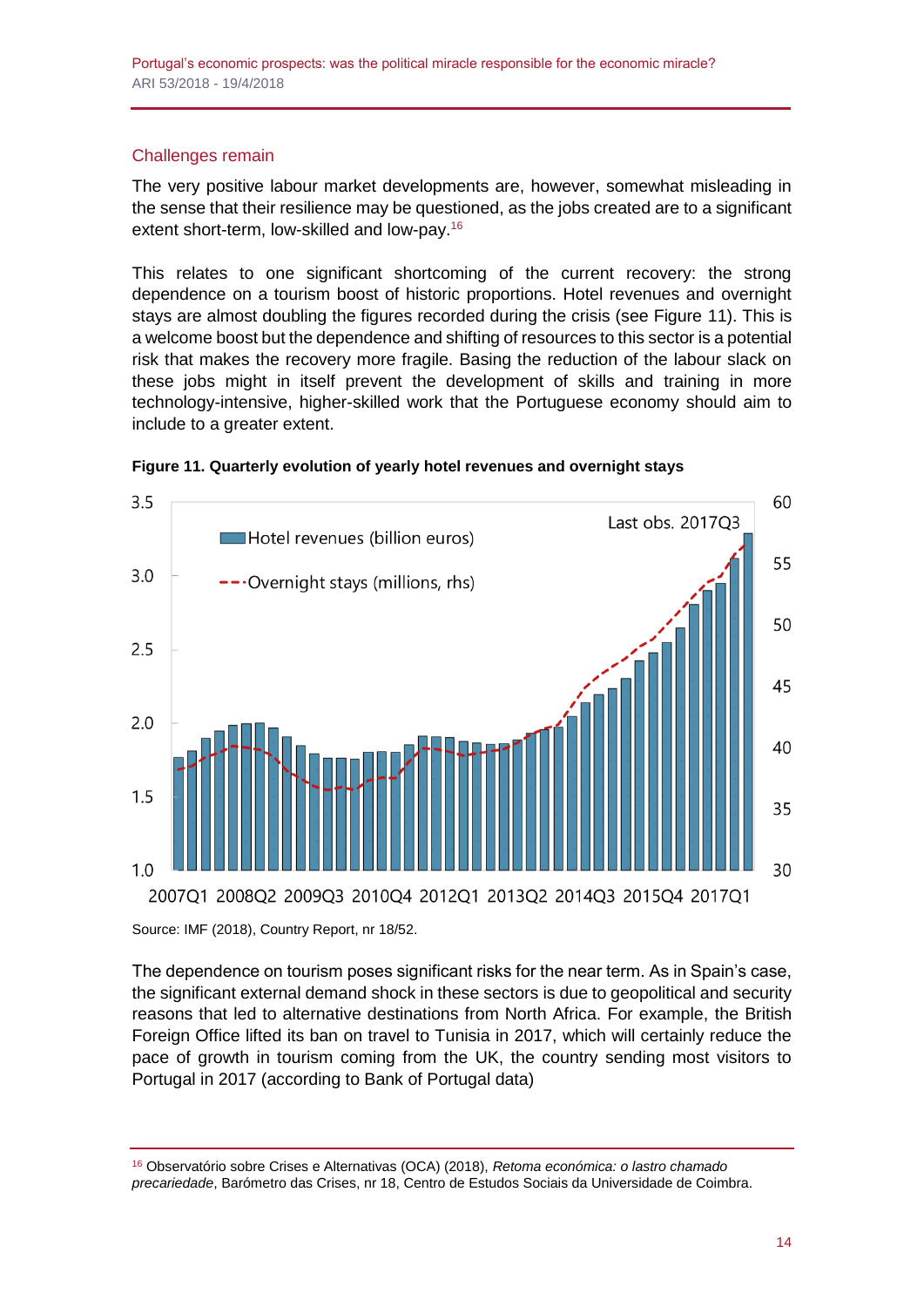Portugal's economic prospects: was the political miracle responsible for the economic miracle? ARI 53/2018 - 19/4/2018



**Figure 12. NPL ratio and impairment coverage ratio, 2Q17**

Source: Bank of Portugal (2017), Financial Stability Report, December, with ECB data.

The still very high public and external debt levels are heavy burdens accumulated during the 'lost decade' and the ensuing crisis that dragged the Portuguese economy down and still shall be taken in consideration for the future.

To this must be added the NPLs that still make it challenging for the financial sector to provide funding to the real economy and for monetary policy to be properly transmitted. Portugal still has the third highest NPL ratio in the EU, second only to Cyprus and Greece, and well above the figures of Ireland and Italy, the other peripheral countries that faced great difficulties, with the banking sector in the former and anaemic growth in the latter. Having said that, NPLs are currently covered by an adequate level of impairments in bank balance sheets (impairment coverage ratios compare well with the country's European peers).

However, doubts can remain as to whether some of the performing loans (which are not in or near default) can actually hide a more complex reality, with a legacy of firms in a difficult financial situation lacking good growth prospects. A study<sup>17</sup> based on official data showed that in 2015 25% of firms in Portugal (down from a high of 35% in 2012) were considered 'zombie' firms in the sense that they were being freed from bankruptcy via especially low financing costs, ie, benefiting from a *de facto* 'subsidy' from the financial sector.

While improvements have been made in terms of legislation and public facilities in terms of facilitating bankruptcy processes and corporate restructuring, there is still work to be done in terms of improving judicial sector efficiency (IMF, 2017). This would also facilitate an acceleration of the needed sectoral shifts and would further encourage foreign investment in a context where, according to the Global Competitiveness Index 2017-18, the 'efficiency of the legal framework in settling disputes' and in 'challenging regulations' is among the factors in which Portugal fares worst (ranking 121<sup>st</sup> and 89<sup>th</sup>, respectively,

<sup>17</sup> F. Alexandre (Coord.) (2017), *Investimento Empresarial e o Crescimento da Economia Portuguesa*, Fundação Calouste Gulbenkian, Lisbon.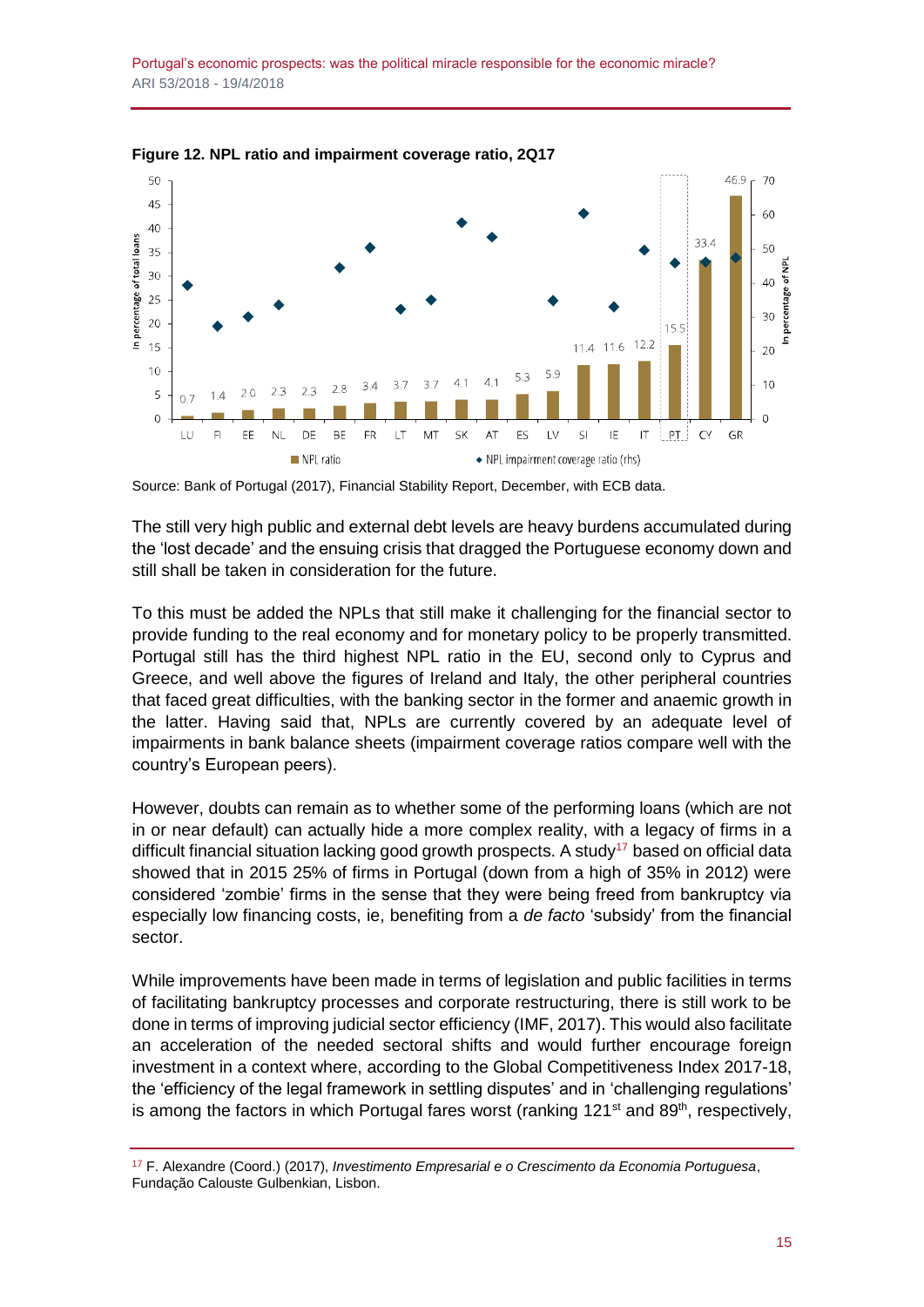out of 137 countries included in the study). This is in contrast with the perceived quality of other aspects of government (eg, Portugal ranks  $18<sup>th</sup>$  in the world with respect to infrastructure, health and education) and would allow Portugal to make the most of its 'technological readiness', a parameter where, ranking  $26<sup>th</sup>$  in the world, it has an advantage compared with many of its European peers, including Spain.

Finally, foreign investment, especially from large institutional investors, might have been severely affected by the decision made by the Bank of Portugal regarding the *ex post*  bail-in of a batch of Banco Espírito Santo bonds worth €2 billion, in what was perceived as an arbitrary and unexpected, though legally backed, decision.<sup>18</sup> This was also reflected in the Global Competitiveness Report, where a drop in the indicators of 'trustworthiness and confidence' and 'legal rights index' regarding the financial sector was clear, and Portugal is now among the worst (respectively 131<sup>st</sup> and 107<sup>th</sup> in 137).

#### A possible answer

If it is considered that the Portuguese economy faced a long period of stagnation after entering the euro, followed by the global Great Recession and the Eurozone crisis, the current growth pattern is extremely encouraging even if cannot be considered 'high' growth: it is still not enough to ensure real convergence with Europe or with key partners such as Spain and Germany. Legacy issues related to public and private debt are likely preventing larger growth (eg, large fiscal surpluses prevent further public investment, while NPLs constrain corporate lending) and represent risks to be considered in a context of a global slowdown. Additionally, the goals of replacing old jobs with higher-skilled and technological-intensive jobs ara a work in progress and still deserve closer attention, as tourism still plays a significant role in reducing the labour slack.

There is, however, an important note in favour of sustainablility: the return to the previous dynamics of consumption growing well above productivity and external deficits does not seem to be taking place.

# **Conclusions**

While the Portuguese economy faces multiple predicaments in the current positive economic cycle, the recent standard of many consecutive quarters of high growth seems miraculous. Is the political miracle of the parliamentary coalition behind such developments? The answer is as complex as unexpected.

The first answer is *no.* From a purely 'economic' perspective, growth seems to be externally fuelled and the public sector has by no measure taken an expansionary character nor has fiscal consolidation been interrupted (even if it is currently slowing down).

From another perspective, taking into account the internal social and political context (which also matters for the durability of this economic evolution), the answer can also be *yes*. The government was able to appease social unrest and use the economic tailwinds

<sup>18</sup> *Financial Times* (2016), 'Novo Banco investors threaten legal action over €2bn losses', 30/XII/2015.